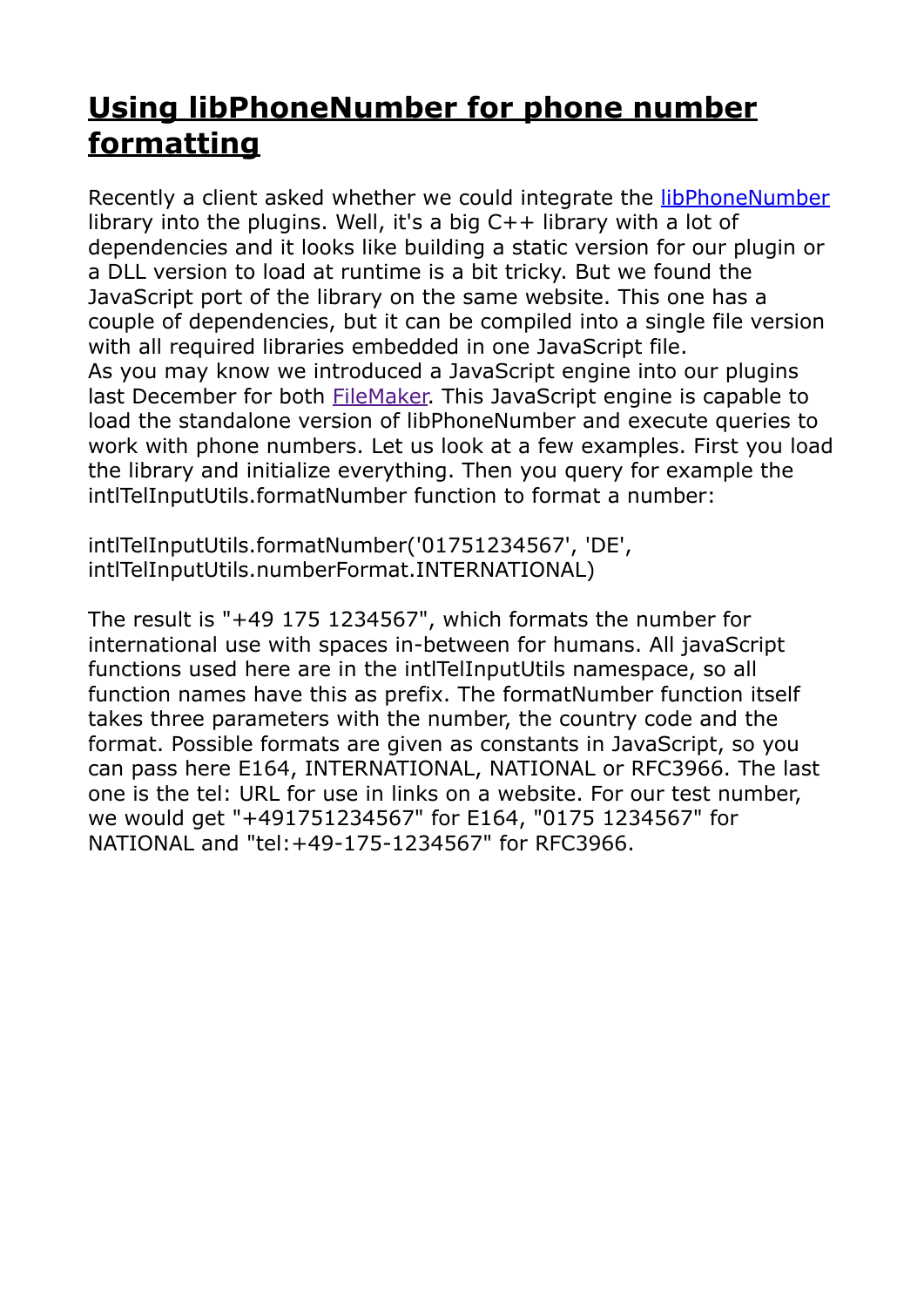| Layout: JavaScript | Anzeige: $\Box \equiv \boxplus$<br>Seitenansicht<br>$\check{~}$                                                                                                                                                                                                                                                                                                                                                               | $A^a$<br>Layout bearbeiten   |
|--------------------|-------------------------------------------------------------------------------------------------------------------------------------------------------------------------------------------------------------------------------------------------------------------------------------------------------------------------------------------------------------------------------------------------------------------------------|------------------------------|
|                    | MBS Plugin can execute JavaScript cross platform without web viewer. Even on server!                                                                                                                                                                                                                                                                                                                                          |                              |
| JavaScript         | intlTellnputUtils.formatNumber('+491758363711', 'DE', intlTellnputUtils.numberFormat.E164) + "\r" +<br>intlTellnputUtils.formatNumber('+491758363711', 'DE', intlTellnputUtils.numberFormat.INTERNATIONAL) +"\r"+<br>intlTelInputUtils.formatNumber('+491758363711', 'DE', intlTelInputUtils.numberFormat.NATIONAL) + "\r" +<br>intlTellnputUtils.formatNumber('+491758363711', 'DE', intlTellnputUtils.numberFormat.RFC3966) | Run JavaScript               |
|                    |                                                                                                                                                                                                                                                                                                                                                                                                                               | Formats number in 4 formats. |
|                    |                                                                                                                                                                                                                                                                                                                                                                                                                               |                              |
|                    |                                                                                                                                                                                                                                                                                                                                                                                                                               |                              |
|                    |                                                                                                                                                                                                                                                                                                                                                                                                                               |                              |
|                    |                                                                                                                                                                                                                                                                                                                                                                                                                               |                              |
|                    |                                                                                                                                                                                                                                                                                                                                                                                                                               |                              |
| Output             | +491758363711<br>+49 175 8363711<br>0175 8363711<br>tel:+49-175-8363711                                                                                                                                                                                                                                                                                                                                                       |                              |
|                    |                                                                                                                                                                                                                                                                                                                                                                                                                               |                              |
|                    |                                                                                                                                                                                                                                                                                                                                                                                                                               |                              |
|                    |                                                                                                                                                                                                                                                                                                                                                                                                                               |                              |
|                    |                                                                                                                                                                                                                                                                                                                                                                                                                               |                              |
|                    |                                                                                                                                                                                                                                                                                                                                                                                                                               |                              |

Next we can use getNumberType to learn the types of a number:

intlTelInputUtils.getNumberType('+491758363711', 'DE')

This returns 1, which means mobile. If you try a landline number like "02632123456", you get back 0. In the table below we list the types for you.

| <b>Num</b><br>ber | <b>Name</b>        | <b>Comment</b>                                                                                                                                     |
|-------------------|--------------------|----------------------------------------------------------------------------------------------------------------------------------------------------|
| $\overline{0}$    | Fixed<br>Line      |                                                                                                                                                    |
|                   | 1 Mobile           |                                                                                                                                                    |
| $\overline{2}$    | Fixed or<br>Mobile | In some regions (e.g. the USA), it is impossible to<br>distinguish between fixed-line and mobile numbers by<br>looking at the phone number itself. |
| $\overline{3}$    | Toll<br>Free       |                                                                                                                                                    |
| $\overline{4}$    | Premiu<br>m Rate   |                                                                                                                                                    |
| 5                 | Shared<br>Cost     | The cost of this call is shared between the caller and the<br>recipient, and is hence typically less than premium rate<br>calls.                   |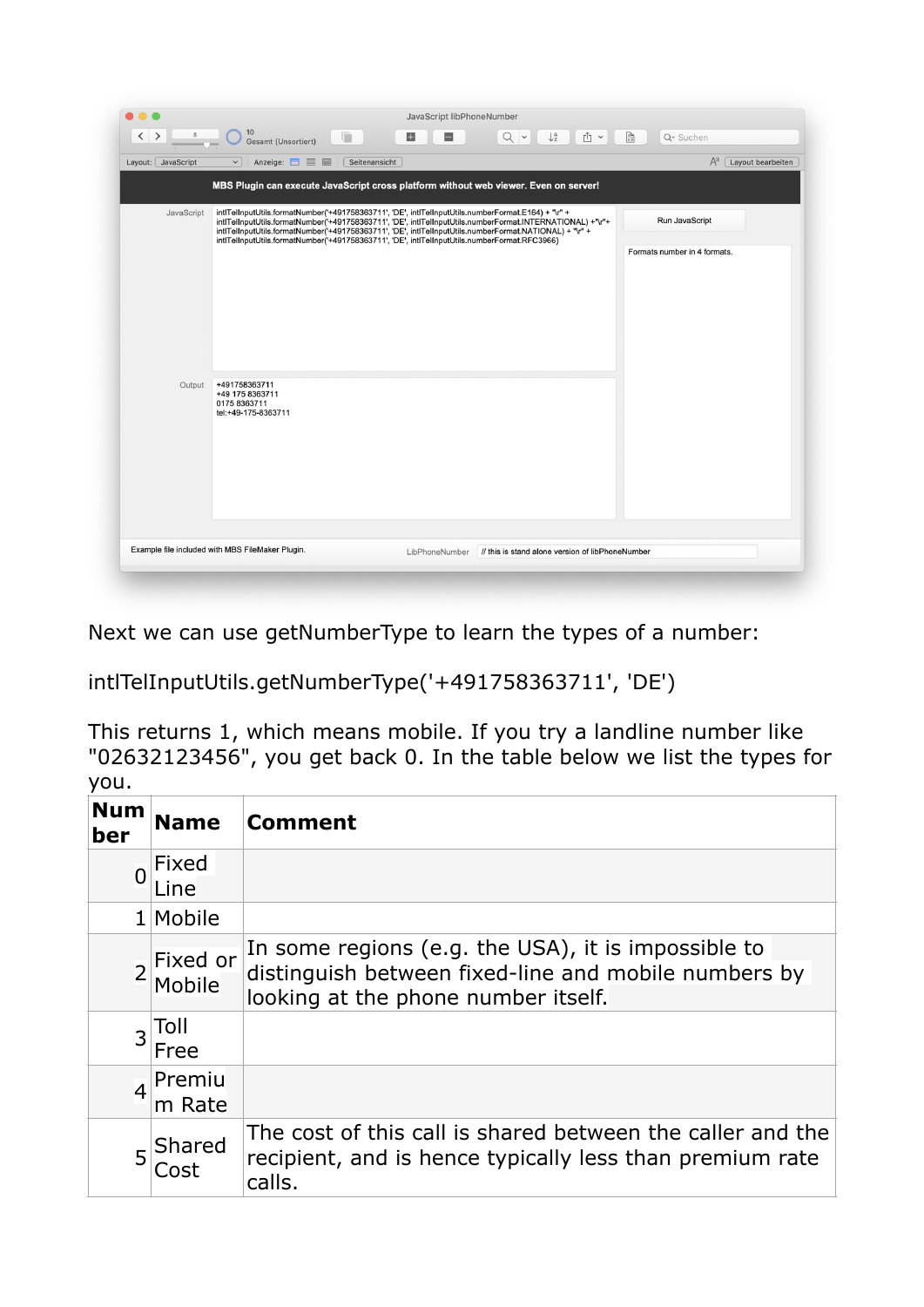|    | 6 VOIP  | Voice over IP numbers. This includes TSoIP (Telephony<br>Service over IP).                                                                                     |
|----|---------|----------------------------------------------------------------------------------------------------------------------------------------------------------------|
|    |         | Persona A personal number is associated with a particular<br>person, and may be routed to either a mobile or fixed<br>Number line number.                      |
|    | 8 Pager |                                                                                                                                                                |
|    | 9UAN    | Used for 'Universal Access Numbers' or 'Company<br>Numbers'. They may be further routed to specific<br>offices, but allow one number to be used for a company. |
| 10 | VoiceMa | Used for 'Voice Mail Access Numbers'.                                                                                                                          |
|    |         | Unknow $ A$ phone number is of type unknown when it does not fit n $ B $ any of the known patterns for a specific region.                                      |

The function intlTelInputUtils.getExampleNumber can query you an example number to show in the user interface. The function takes the country code, whether to get national format and the number type you need. Let's query various types for the USA:

intlTelInputUtils.getExampleNumber('US', 0, 0) + " " + intlTelInputUtils.getExampleNumber('US', 1, 0) + "\r" + intlTelInputUtils.getExampleNumber('US', 0, 3) + " " + intlTelInputUtils.getExampleNumber('US', 1, 3) + "\r" + intlTelInputUtils.getExampleNumber('US', 0, 4) + " " + intlTelInputUtils.getExampleNumber('US', 1, 4) + "\r" + intlTelInputUtils.getExampleNumber('US', 0, 8) + " " + intlTelInputUtils.getExampleNumber('US', 1, 8)

This returns:

+1 201-555-0123 (201) 555-0123+1 800-234-5678 (800) 234-5678+1 900-234-5678 (900) 234-5678